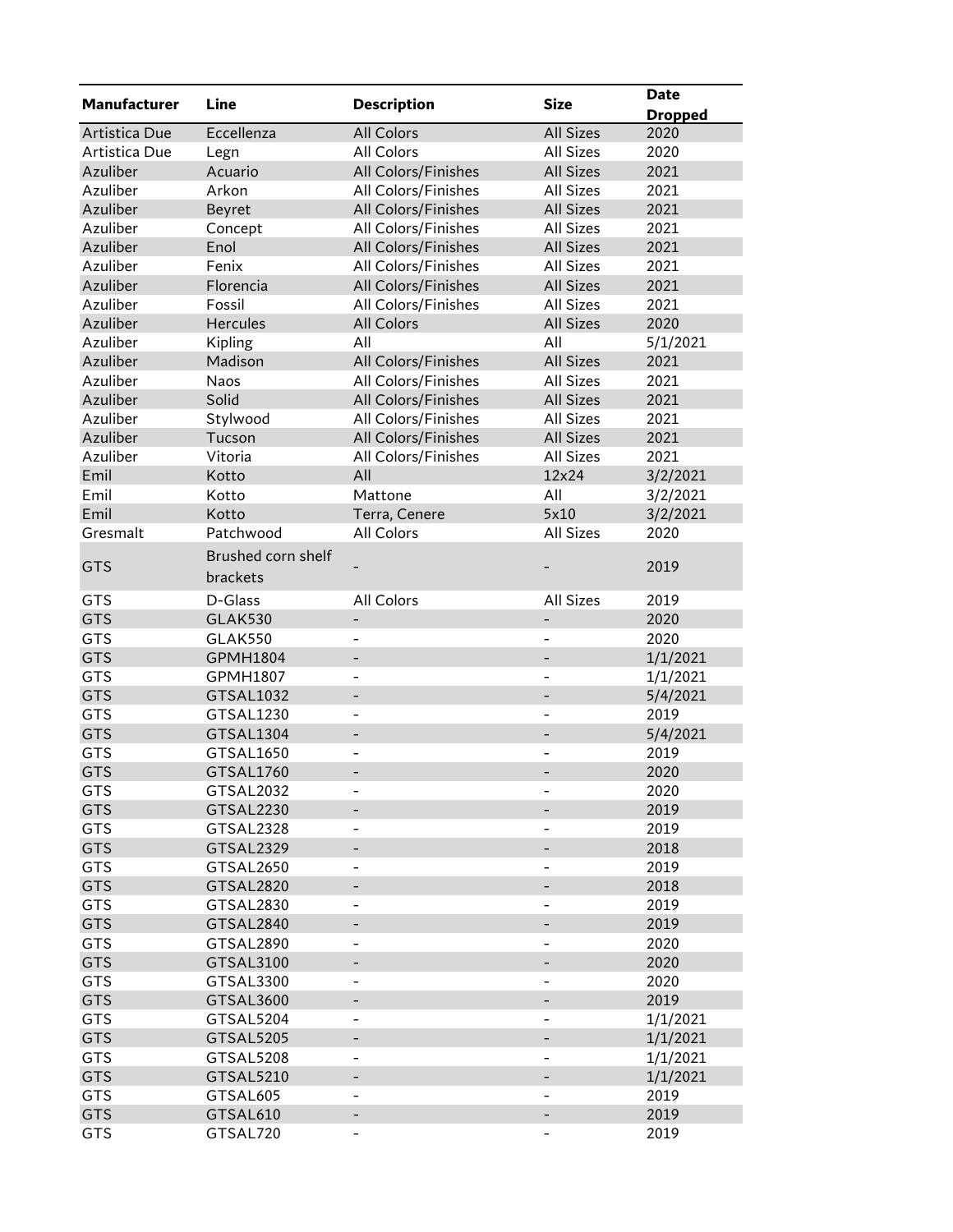| <b>GTS</b>   | GTSAL735                                | $\overline{\phantom{a}}$ | $\overline{\phantom{a}}$           | 2020       |
|--------------|-----------------------------------------|--------------------------|------------------------------------|------------|
| <b>GTS</b>   | GTSAL760                                |                          |                                    | 2020       |
| <b>GTS</b>   | GTSAL790                                |                          |                                    | 2019       |
| <b>GTS</b>   | GTSAL800                                | $\overline{a}$           |                                    | 5/4/2021   |
| <b>GTS</b>   | GTSAL840                                |                          |                                    | 2020       |
| <b>GTS</b>   | GTSAL850                                |                          |                                    | 2020       |
| <b>GTS</b>   | GTSGLAK330                              |                          |                                    | 5/4/2021   |
| <b>GTS</b>   | GTSPTH8500                              | $\overline{\phantom{a}}$ | $\overline{\phantom{a}}$           | 2020       |
| <b>GTS</b>   | GTSPTH9020                              | $\overline{\phantom{a}}$ |                                    | 2020       |
| <b>GTS</b>   | MS815                                   | $\overline{\phantom{0}}$ | $\overline{\phantom{0}}$           | 2020       |
| <b>GTS</b>   | MS915                                   | $\overline{\phantom{a}}$ | $\overline{\phantom{a}}$           | 2020       |
| Interceramic | <b>AMALFI STONE</b><br><b>PORCELAIN</b> | All Colors               | 20"x20"                            | 9/1/2021   |
| Interceramic | <b>AMALFI STONE</b><br><b>PORCELAIN</b> | <b>All Colors</b>        | <b>All Sizes</b>                   | 11/1/2021  |
| Interceramic | Amalfi Stone<br>Porcelain               | All                      | 20×20                              | 7/9/2021   |
| Interceramic | AMAZONIA                                | <b>ALL COLORS</b>        | 5X47, 11X47                        | 11/1/2021  |
| Interceramic | Aquarelle                               | All Colors               | 24x24.16x16,<br><b>Star Mosaic</b> | 11/1/2021  |
| Interceramic | Artisanwood                             |                          | 3x13 Chevron 11/1/2021             |            |
| Interceramic | <b>BASOLE</b>                           | All Colors               | <b>All Sizes</b>                   | 9/1/2021   |
| Interceramic | <b>Basole</b>                           | All                      | All                                | 7/9/2021   |
| Interceramic | <b>Black Forest</b>                     |                          | 11x47                              | 11/1/2021  |
| Interceramic | Boardroom                               | <b>All Colors</b>        | <b>All Sizes</b>                   | 2020       |
| Interceramic | <b>Brick</b>                            | Sweetwood, Cocoa         | 4x4, 4x8                           | 11/1/2021  |
| Interceramic | <b>Brick</b>                            | <b>All Colors</b>        | <b>Trim Pieces</b>                 | 11/1/2021  |
| Interceramic | <b>Brueselas</b>                        | All                      | All                                | 12/14/2020 |
| Interceramic | <b>BURANO</b><br><b>PORCELAIN</b>       | <b>All Colors</b>        | 20"x20"                            | 9/1/2021   |
| Interceramic | <b>BURANO</b><br><b>PORCELAIN</b>       | All Colors               | 13"x13"                            | 9/1/2021   |
| Interceramic | <b>BURANO</b><br><b>PORCELAIN</b>       | <b>All Colors</b>        | <b>All Sizes</b>                   | 11/1/2021  |
| Interceramic | Burano Porcelain                        | All                      | 20×20                              | 7/9/2021   |
| Interceramic | Castelbianco                            | <b>All Colors</b>        | <b>All Sizes</b>                   | 2020       |
| Interceramic | Castelbianco                            | All Colors               | All Sizes                          | 2019       |
| Interceramic | <b>CATALINA</b>                         | <b>All Colors</b>        | 20"x20"                            | 9/1/2021   |
| Interceramic | CATALINA                                | All Colors               | 8"x8" Corners                      | 9/1/2021   |
| Interceramic | Catalina                                | <b>All Colors</b>        | Cove Base<br>and Corners           | 11/1/2021  |
| Interceramic | Catalina                                | All                      | 13x13, 20x20                       | 7/9/2021   |
| Interceramic | Cellar                                  | <b>All Colors</b>        | <b>All Sizes</b>                   | 2020       |
| Interceramic | Cellar                                  | All Colors               | All Sizes                          | 2019       |
| Interceramic | <b>CEMENTINE</b>                        | All Colors               | 8"x16" Listels 9/1/2021            |            |
| Interceramic | <b>CEMENTINE</b>                        | All Colors               | 16"x16" Mixes 9/1/2021             |            |
|              |                                         |                          |                                    |            |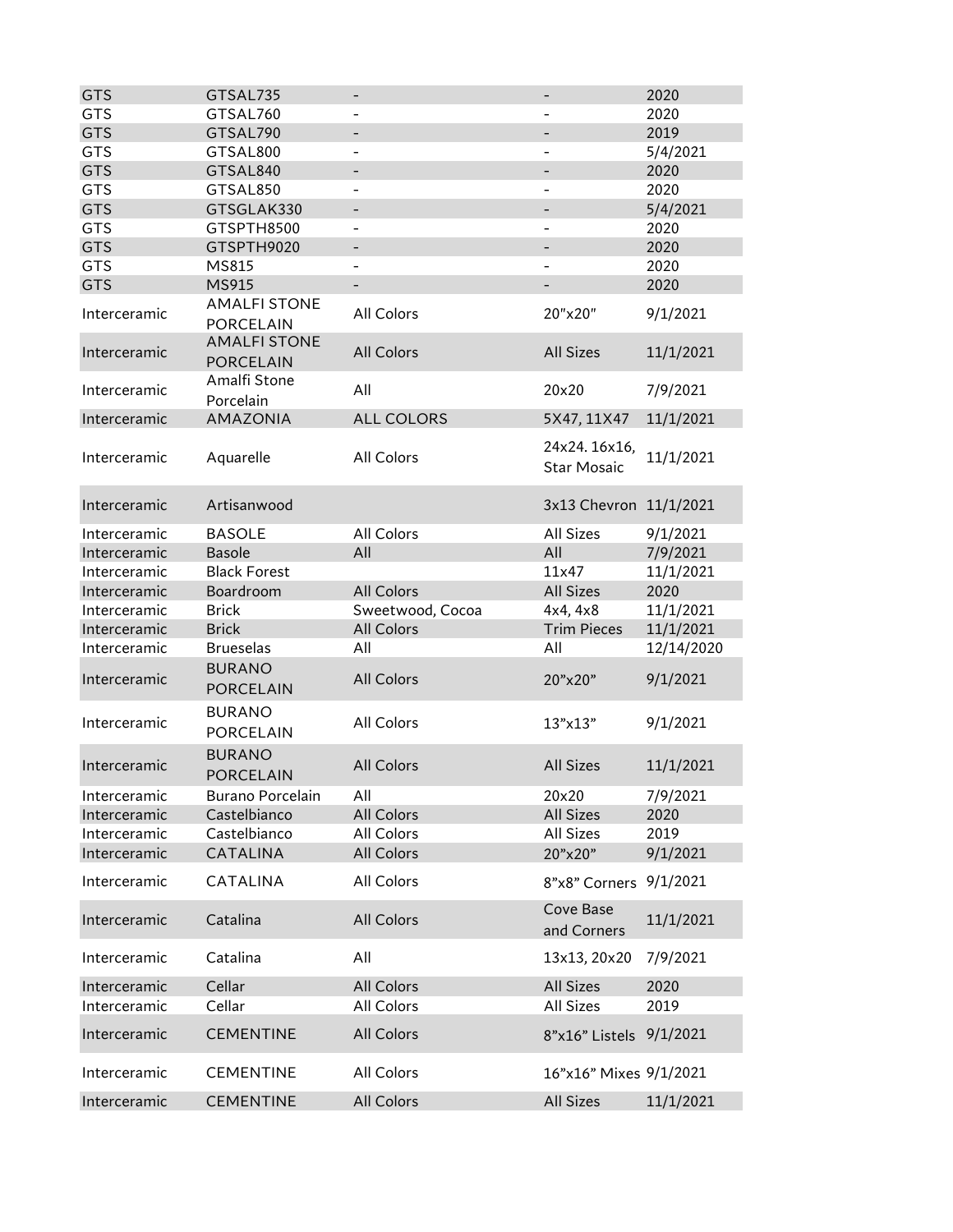|              |                                    |                                                | Corners,               |            |
|--------------|------------------------------------|------------------------------------------------|------------------------|------------|
| Interceramic | Cementine                          | All                                            | Listels, &             | 7/9/2021   |
|              |                                    |                                                | mixes                  |            |
| Interceramic | City Lights                        | All Colors                                     | <b>All Sizes</b>       | 2020       |
| Interceramic | City Lights                        | All Colors                                     | All Sizes              | 2019       |
| Interceramic | <b>CONNECT</b>                     | All Colors                                     | <b>All Sizes</b>       | 9/1/2021   |
| Interceramic | Connect                            | All                                            | All                    | 7/9/2021   |
| Interceramic | Contour                            | <b>All Colors</b>                              | 16x16, 3x11            | 11/1/2021  |
| Interceramic | <b>DOTS</b>                        | All Colors                                     | <b>All Sizes</b>       | 11/1/2021  |
| Interceramic | <b>ELLUM</b>                       | <b>All Colors</b>                              | <b>All Sizes</b>       | 11/1/2021  |
|              |                                    |                                                | Wall Tile and          |            |
| Interceramic | Encierro                           | All Colors                                     | Trims, 13x13           | 11/1/2021  |
| Interceramic | Essentials                         | <b>Bone</b>                                    | 3x6                    | 11/1/2021  |
| Interceramic | Essentials                         | All Colors                                     | Trims                  | 11/1/2021  |
| Interceramic | Fifth Avenue                       | <b>All Colors</b>                              | <b>All Sizes</b>       | 2020       |
| Interceramic | Fossile                            | All Colors                                     | All Sizes              | 2020       |
| Interceramic | Fossile                            | <b>All Colors</b>                              | <b>All Sizes</b>       | 2019       |
| Interceramic | <b>GLASSIQUE</b>                   | All Colors                                     | All Sizes              | 11/1/2021  |
|              |                                    |                                                |                        |            |
|              |                                    |                                                | 16x24, 24x24,          |            |
| Interceramic | Habitat                            | <b>All Colors</b>                              | Covebase and 11/1/2021 |            |
|              |                                    |                                                | Corners                |            |
| Interceramic | Imperial Quartz                    | All                                            | All                    | 12/14/2020 |
| Interceramic | <b>INDUSTRY</b>                    | <b>All Colors</b>                              | <b>All Sizes</b>       | 9/1/2021   |
| Interceramic | Industy                            | All                                            | All                    | 7/9/2021   |
| Interceramic | <b>INOX MOSAICS</b>                | All Colors                                     | <b>All Sizes</b>       | 11/1/2021  |
|              |                                    |                                                |                        |            |
| Interceramic | <b>INOX PENNY</b><br><b>ROUNDS</b> | All Colors                                     | <b>All Sizes</b>       | 11/1/2021  |
| Interceramic | <b>INTERGLASS</b><br><b>MURANO</b> | <b>All Colors</b>                              | <b>All Sizes</b>       | 11/1/2021  |
|              | <b>INTERGLASS</b>                  |                                                |                        |            |
| Interceramic | PENNY ROUNDS                       | All Colors                                     | All Sizes              | 11/1/2021  |
|              |                                    |                                                |                        |            |
| Interceramic | Interglass Shimmer/                | All Colors                                     | <b>All Sizes</b>       | 2019       |
|              | <b>Shimmer Blends</b>              |                                                |                        |            |
| Interceramic | Intertech                          | All Colors                                     | <b>All Sizes</b>       | 11/1/2021  |
| Interceramic | Kaleido                            | <b>All Colors</b>                              | All Sizes              | 11/1/2021  |
| Interceramic | <b>LINEN</b>                       | All Colors                                     | All Sizes              | 9/1/2021   |
| Interceramic | Linen                              | All                                            | All                    | 7/9/2021   |
| Interceramic | <b>LIPSTICK</b>                    | All Colors                                     | All Sizes              | 9/1/2021   |
| Interceramic | Lipstick                           | All                                            | All                    | 7/9/2021   |
| Interceramic | Marble                             |                                                | 18x18                  | 11/15/2021 |
|              | Marble                             | Astoria Gray polished<br>Astoria Gray polished | 12x12                  | 11/15/2021 |
| Interceramic |                                    |                                                |                        |            |
| Interceramic | Marble                             | Astoria Gray polished                          | 2x12                   | 11/15/2021 |
| Interceramic | Marble                             | Dark Emperador polished                        | 2x12                   | 11/15/2021 |
| Interceramic | Marble                             | Light Emperador Turkish<br>polished            | Chair Rail<br>2x12     | 11/15/2021 |
| Interceramic | Marble                             | Marmara Vein Cut<br>Polished                   | 12x24                  | 11/15/2021 |
|              |                                    | Marmara Vein Cut                               |                        |            |
| Interceramic | Marble                             | Polished                                       | 4x12                   | 11/15/2021 |
|              |                                    | Marmara Vein Cut                               | Mosaic Neo             |            |
| Interceramic | Marble                             | Polished                                       | Square 2x2             | 11/15/2021 |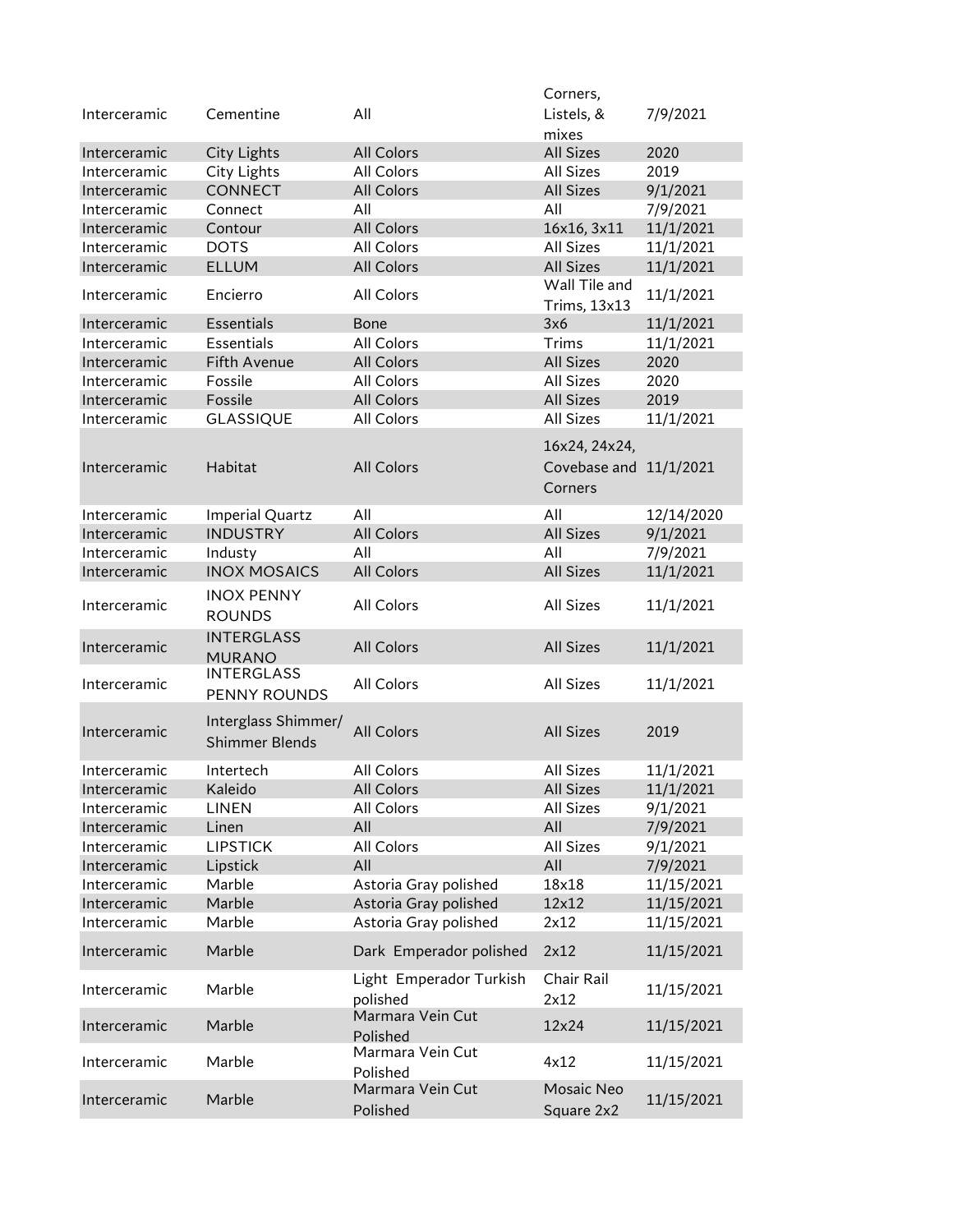| Interceramic | Marble                    | Marmara Vein Cut<br>Polished                         | Mosaic Split<br>Hex 2x2      | 11/15/2021 |
|--------------|---------------------------|------------------------------------------------------|------------------------------|------------|
| Interceramic | Marble                    | Madera Vein Cut polished                             | Cigar                        | 11/15/2021 |
| Interceramic | Marbre                    | All                                                  | All                          | 12/14/2020 |
| Interceramic | Metallic                  | All                                                  | All                          | 12/14/2020 |
| Interceramic | Metallic                  | All                                                  | All                          | 12/14/2020 |
| Interceramic | Mex. Trav.<br>Chocolate   | <b>All Colors</b>                                    | <b>All Sizes</b>             | 2020       |
| Interceramic | <b>Mexican Travertine</b> | Crema Imperial<br>honed/filled                       | 24x24                        | 11/15/2021 |
| Interceramic | <b>Mexican Travertine</b> | Crema Imperial<br>honed/filled                       | 4x12                         | 11/15/2021 |
| Interceramic | Mexican Travertine        | Crema Imperial<br>honed/filled                       | 3x6 Bisello                  | 11/15/2021 |
| Interceramic | <b>Mexican Travertine</b> | Crema Imperial<br>honed/filled                       | Linear Mosaic 11/15/2021     |            |
| Interceramic | <b>Mexican Travertine</b> | Crema Imperial<br>honed/filled                       | 2x2 Hex<br>Mosaic            | 11/15/2021 |
| Interceramic | <b>Mexican Travertine</b> | Crema Imperial<br>honed/filled                       | 1x3<br>Herringbone<br>Mosaic | 11/15/2021 |
| Interceramic | Mexican Travertine        | Crema Imperial tumbled                               | 6x6                          | 11/15/2021 |
| Interceramic | <b>Mexican Travertine</b> | Crema Imperial tumbled                               | 2x4 mosaic                   | 11/15/2021 |
| Interceramic | <b>Mexican Travertine</b> | Crema Imperial Versailles<br>pattern chiseled mosaic | Versailles<br>Mosaic         | 11/15/2021 |
| Interceramic | <b>Mexican Travertine</b> | Crema Imperial<br>honed/filled                       | 2x12                         | 11/15/2021 |
| Interceramic | <b>Mexican Travertine</b> | <b>Travertino Caramel</b><br>honed/filled            | 24x24                        | 11/15/2021 |
| Interceramic | <b>Mexican Travertine</b> | Travertino Caramel vein-<br>cut honed/filled         | 12×24                        | 11/15/2021 |
| Interceramic | <b>Mexican Travertine</b> | <b>Travertino Caramel</b><br>honed/filled            | 4x12                         | 11/15/2021 |
| Interceramic | <b>Mexican Travertine</b> | <b>Travertino Caramel</b><br>honed/filled            | 3x6 Bisello                  | 11/15/2021 |
| Interceramic | <b>Mexican Travertine</b> | <b>Travertino Caramel</b><br>honed/filled            | Linear Mosaic 11/15/2021     |            |
| Interceramic | <b>Mexican Travertine</b> | <b>Travertino Caramel</b><br>honed/filled            | $2x2$ Hex<br>Mosaic          | 11/15/2021 |
| Interceramic | <b>Mexican Travertine</b> | <b>Travertino Caramel</b><br>honed/filled            | 1x3<br>Herringbone<br>Mosaic | 11/15/2021 |
| Interceramic | <b>Mexican Travertine</b> | <b>Travertino Caramel</b><br>tumbled                 | 6x6                          | 11/15/2021 |
| Interceramic | <b>Mexican Travertine</b> | <b>Travertino Caramel</b><br>tumbled                 | 2x4 mosaic                   | 11/15/2021 |
| Interceramic | <b>Mexican Travertine</b> | <b>Travertino Caramel</b><br>tumbled                 | Versailles<br>Mosaic         | 11/15/2021 |
| Interceramic | <b>Mexican Travertine</b> | Travertino Caramel                                   | 2x12                         | 11/15/2021 |
| Interceramic | <b>MILAN</b>              | honed/filled<br><b>All Colors</b>                    | <b>All Sizes</b>             | 9/1/2021   |
|              |                           |                                                      |                              |            |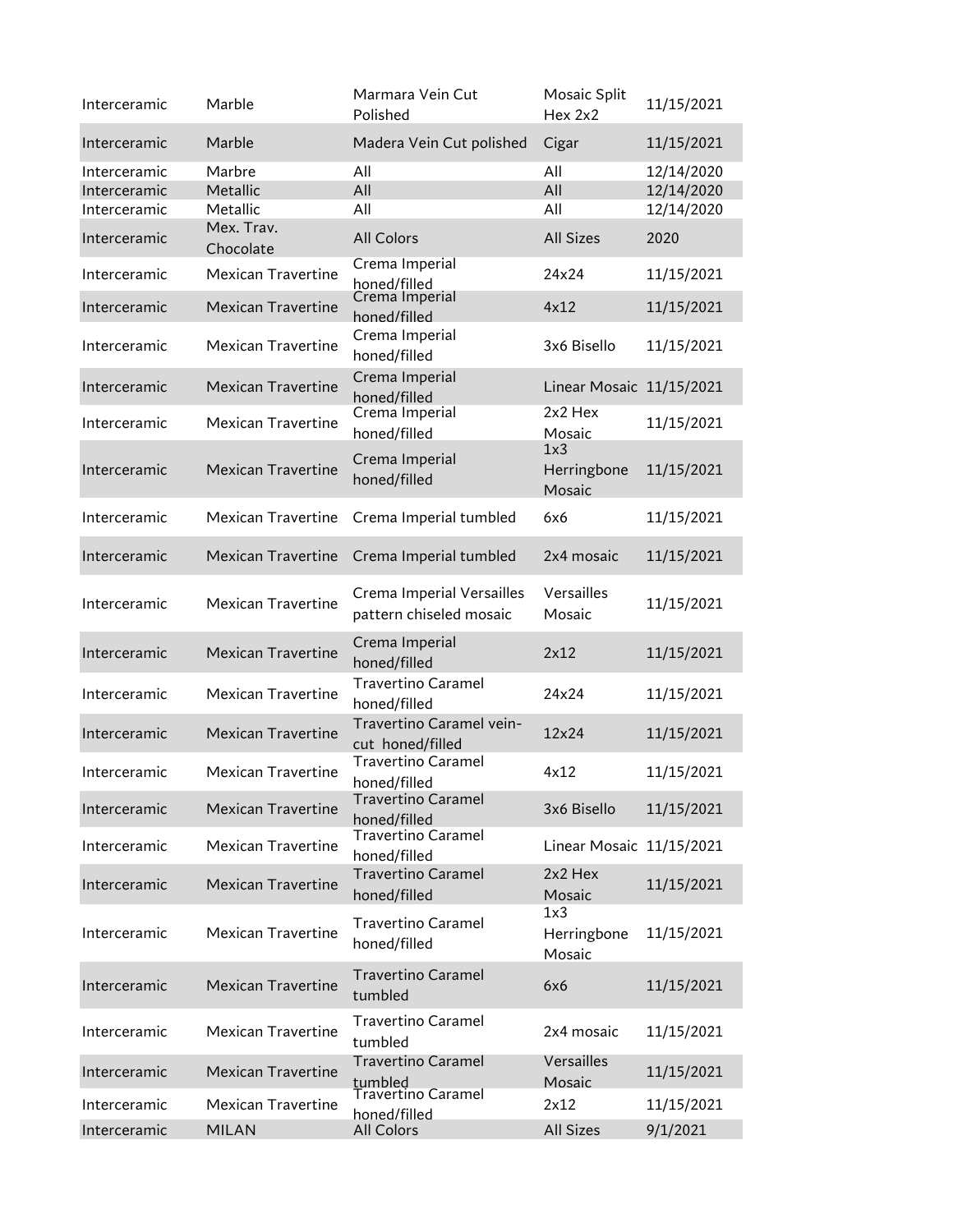| Interceramic | Milan                | All                      | All                   | 7/9/2021   |
|--------------|----------------------|--------------------------|-----------------------|------------|
| Interceramic | <b>MODULOR</b>       | <b>All Colors</b>        | 9"x36"                | 9/1/2021   |
| Interceramic | Modulor              | All                      | 9x36                  | 7/9/2021   |
| Interceramic | Montpellier          | All                      | All                   | 7/9/2021   |
|              | <b>MONTPELLIER</b>   |                          |                       |            |
| Interceramic | <b>PORCELAIN</b>     | All Colors               | 20"x20"               | 9/1/2021   |
|              | <b>MONTPELLIER</b>   |                          |                       |            |
| Interceramic | <b>PORCELAIN</b>     | <b>All Colors</b>        | <b>All Sizes</b>      | 9/1/2021   |
|              | Montpellier          |                          |                       |            |
| Interceramic | Porcelain            | All                      | 20×20                 | 7/9/2021   |
|              |                      |                          |                       |            |
| Interceramic | Montreaux            | <b>All Colors</b>        | 20x20, Wall           | 11/1/2021  |
|              |                      |                          | <b>Tile and Trims</b> |            |
| Interceramic | Norway Porcelain     | All Colors               | <b>All Sizes</b>      | 11/1/2021  |
| Interceramic | <b>OXIDE</b>         | All Colors               | <b>All Sizes</b>      | 9/1/2021   |
| Interceramic | Oxide                | All                      | All                   | 4/21/2021  |
| Interceramic | Oxide                | All                      | All                   | 7/9/2021   |
|              | Pietra Cristal/      |                          |                       |            |
| Interceramic | Geometrics           | All Colors               | <b>All Sizes</b>      | 11/1/2021  |
| Interceramic | Pinot                | All Colors               | <b>All Sizes</b>      | 11/1/2021  |
| Interceramic | <b>Quarry Basics</b> | All Colors               | <b>All Sizes</b>      | 11/1/2021  |
| Interceramic | Re_Plain             | All Colors               | <b>All Sizes</b>      | 2019       |
| Interceramic | Restoration          | All Colors               | <b>All Sizes</b>      | 2020       |
| Interceramic | <b>RETRO</b>         | All Colors               | 12"x12"               | 9/1/2021   |
| Interceramic | Retro                | All                      | 12x12                 | 7/9/2021   |
| Interceramic | Ruidoso Porcelain    | All Colors               | <b>All Sizes</b>      | 11/1/2021  |
| Interceramic | Skyline              | All Colors               | <b>All Sizes</b>      | 2020       |
| Interceramic | Skyline              | All Colors               | <b>All Sizes</b>      | 2019       |
| Interceramic | Slate Supremo        | All                      | All                   | 12/14/2020 |
|              |                      |                          | Wall Tile and         |            |
| Interceramic | Southerleigh         | <b>All Colors</b>        | Trims                 | 11/1/2021  |
| Interceramic | <b>SPA</b>           | All Colors               | 10"x20"               | 9/1/2021   |
| Interceramic | SPA                  | <b>All Colors</b>        | 20"x20"               | 9/1/2021   |
| Interceramic | Spa                  | White Glossy & Matte     | 4x24 Wall             | 11/1/2021  |
| Interceramic | Spa                  | All                      | All                   | 7/9/2021   |
|              | <b>STRATA</b>        |                          |                       |            |
| Interceramic | PORCELAIN            | All Colors               | <b>All Sizes</b>      | 11/1/2021  |
| Interceramic | Strata Porcelain     | All                      | 20×20                 | 7/9/2021   |
| Interceramic | Structura            | All                      | All                   | 12/14/2020 |
| Interceramic | Sunwood              | <b>All Colors</b>        | <b>All Sizes</b>      | 2019       |
| Interceramic | Sunwood (24" only)   | All Colors               | All Sizes             | 2020       |
|              |                      |                          |                       |            |
| Interceramic | <b>SUSSEX</b>        | All Colors               | 9"x36"                | 9/1/2021   |
| Interceramic | <b>Sussex</b>        | All                      | 9x36                  | 7/9/2021   |
| Interceramic | Taberna              | <b>All Colors</b>        | <b>All Sizes</b>      | 2020       |
| Interceramic | Taberna              | All Colors               | <b>All Sizes</b>      | 2019       |
| Interceramic | <b>TESSUTO</b>       | All Colors               | <b>All Sizes</b>      | 9/1/2021   |
| Interceramic | Tessuto              | All                      | All                   | 7/9/2021   |
| Interceramic | <b>THASSOS</b>       | All Colors               | <b>All Sizes</b>      | 9/1/2021   |
|              | <b>TRAVERTINE</b>    |                          |                       |            |
| Interceramic | Thassos Travertine   | All                      | All                   | 7/9/2021   |
| Interceramic | <b>TIRRENI</b>       | All Colors               | <b>All Sizes</b>      | 9/1/2021   |
| Interceramic | Tirreni              | All                      | All                   | 7/9/2021   |
| Interceramic | <b>TRAVERTINE</b>    | Chiaro Corner caddy with |                       | 11/15/2021 |
|              | <b>BATH FIXTURES</b> | rope design              |                       |            |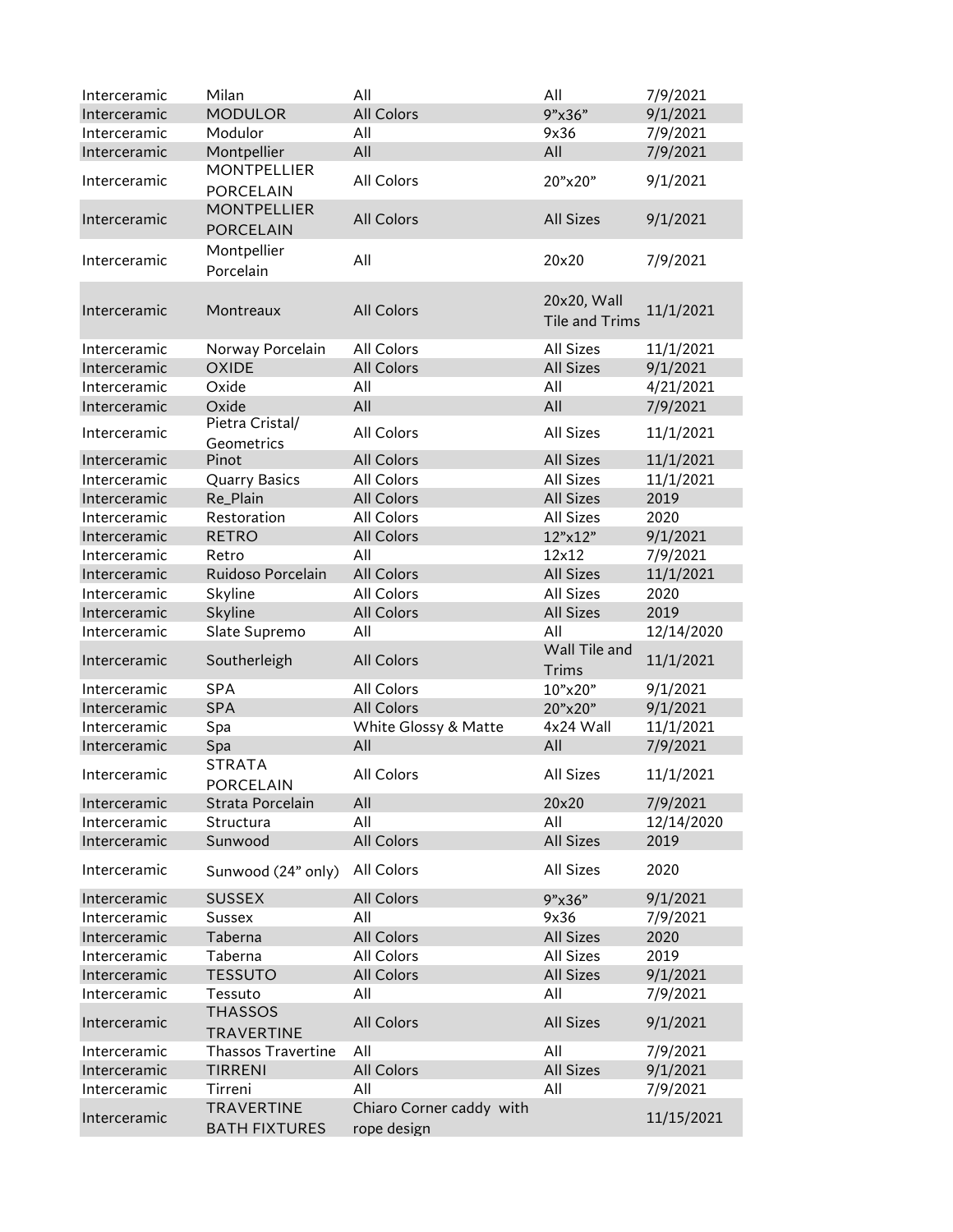| Interceramic | <b>TRAVERTINE</b><br><b>BATH FIXTURES</b> | Chiaro Corner shelf                             |                  | 11/15/2021 |
|--------------|-------------------------------------------|-------------------------------------------------|------------------|------------|
| Interceramic | <b>TRAVERTINE</b><br><b>BATH FIXTURES</b> | Chiaro Soap Dish                                |                  | 11/15/2021 |
| Interceramic | <b>TRAVERTINE</b><br><b>BATH FIXTURES</b> | Chiaro Towel holder (2/set<br>with bar)         |                  | 11/15/2021 |
| Interceramic | <b>TRAVERTINE</b><br><b>BATH FIXTURES</b> | Chiaro Shower niche                             |                  | 11/15/2021 |
| Interceramic | <b>TRAVERTINE</b><br><b>BATH FIXTURES</b> | Natural Corner caddy with<br>rope design        |                  | 11/15/2021 |
| Interceramic | <b>TRAVERTINE</b><br><b>BATH FIXTURES</b> | <b>Natural Corner shelf</b>                     |                  | 11/15/2021 |
| Interceramic | <b>TRAVERTINE</b><br><b>BATH FIXTURES</b> | Natural Soap Dish                               |                  | 11/15/2021 |
| Interceramic | <b>TRAVERTINE</b><br><b>BATH FIXTURES</b> | <b>Natural Towel holder</b><br>(2/set with bar) |                  | 11/15/2021 |
| Interceramic | <b>TRAVERTINE</b><br><b>BATH FIXTURES</b> | Natural Shower niche                            |                  | 11/15/2021 |
| Interceramic | <b>TRAVERTINE</b><br><b>BATH FIXTURES</b> | Noce Corner caddy with<br>rope design           |                  | 11/15/2021 |
| Interceramic | <b>TRAVERTINE</b><br><b>BATH FIXTURES</b> | Noce Corner shelf                               |                  | 11/15/2021 |
| Interceramic | <b>TRAVERTINE</b><br><b>BATH FIXTURES</b> | Noce Soap Dish                                  |                  | 11/15/2021 |
| Interceramic | TRAVERTINE<br><b>BATH FIXTURES</b>        | Noce Towel holder (2/set<br>with bar)           | holder2          | 11/15/2021 |
| Interceramic | <b>TRAVERTINE</b><br><b>BATH FIXTURES</b> | Silver Corner caddy with<br>rope design         |                  | 11/15/2021 |
| Interceramic | TRAVERTINE<br><b>BATH FIXTURES</b>        | Silver Corner shelf                             |                  | 11/15/2021 |
| Interceramic | <b>TRAVERTINE</b><br><b>BATH FIXTURES</b> | Silver Soap Dish                                |                  | 11/15/2021 |
| Interceramic | <b>TRAVERTINE</b><br><b>BATH FIXTURES</b> | Silver Towel holder (2/set<br>with bar)         | holder2          | 11/15/2021 |
| Interceramic | <b>TRAVERTINE</b><br><b>BATH FIXTURES</b> | Silver Shower niche                             |                  | 11/15/2021 |
| Interceramic | TRAVERTINO<br><b>ROYAL</b>                | All Colors                                      | All Sizes        | 9/1/2021   |
| Interceramic | <b>Travertino Royal</b>                   | All                                             | All              | 7/9/2021   |
| Interceramic | Tribeca                                   | All Colors                                      | <b>All Sizes</b> | 2020       |
| Interceramic | Tribeca                                   | All Colors                                      | All Sizes        | 2019       |
| Interceramic | <b>TURKISH</b><br>TRAVERTINE              | Autumn Leaves 12 x 12<br>honed/filled           | 12x12            | 11/15/2021 |
| Interceramic | <b>TURKISH</b><br><b>TRAVERTINE</b>       | Autumn Leaves 4 x 12<br>honed/filled            | 4x12             | 11/15/2021 |
| Interceramic | <b>TURKISH</b><br><b>TRAVERTINE</b>       | Autumn Leaves 6 x 6<br>tumbled                  | 6x6              | 11/15/2021 |
| Interceramic | <b>TURKISH</b><br><b>TRAVERTINE</b>       | Desert Travonya 4 x 12<br>honed/filled          | 4x12             | 11/15/2021 |
| Interceramic | <b>TURKISH</b><br><b>TRAVERTINE</b>       | Desert Travonya 6 x 6<br>tumbled                | 6x6              | 11/15/2021 |
| Interceramic | <b>TURKISH</b><br><b>TRAVERTINE</b>       | La Travonya 12 x 12<br>honed/filled             | 12x12            | 11/15/2021 |
| Interceramic | <b>TURKISH</b><br><b>TRAVERTINE</b>       | La Travonya 4 x 12<br>honed/filled              | 4x12             | 11/15/2021 |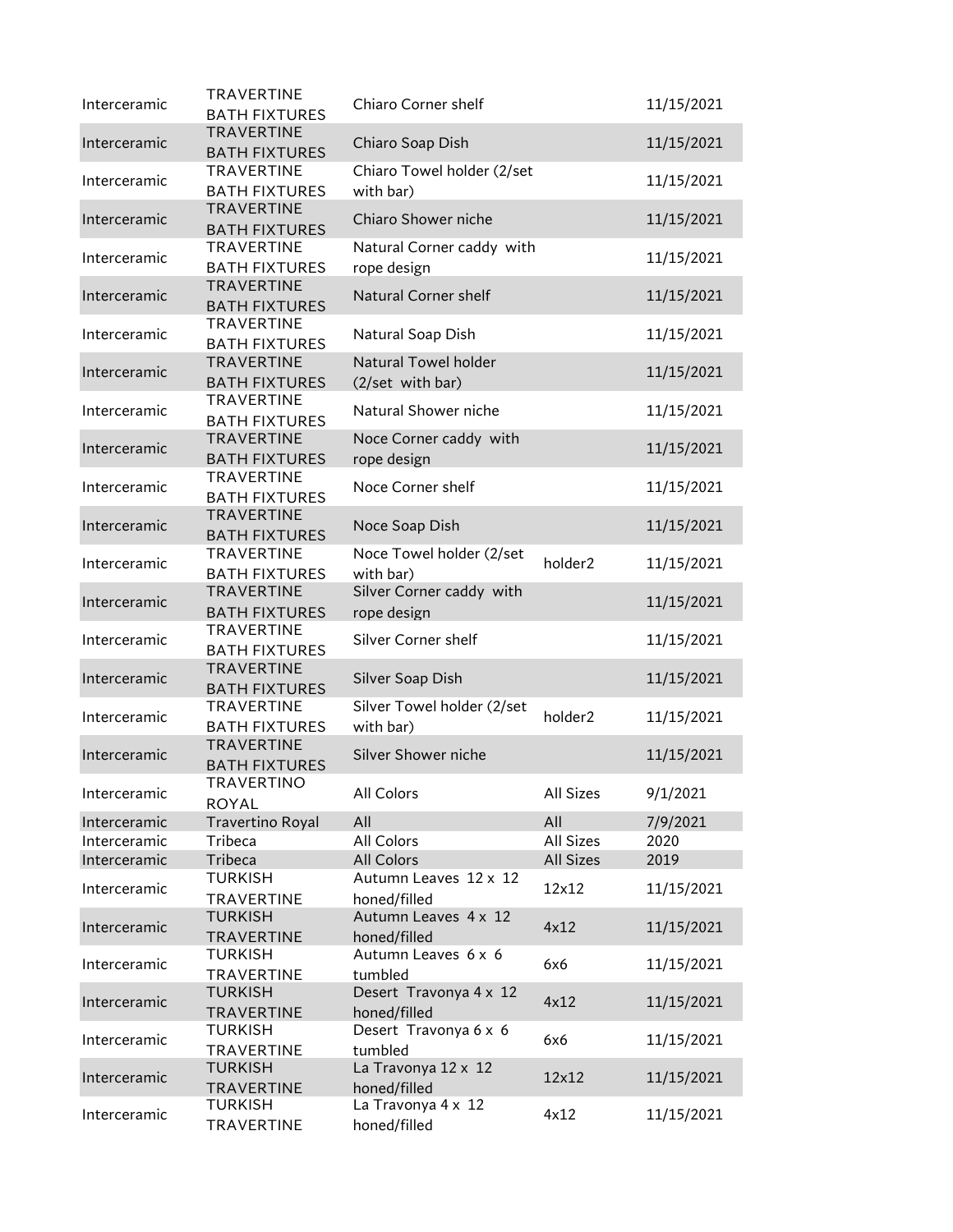| Interceramic                         | <b>TURKISH</b><br><b>TRAVERTINE</b>   | Noce Toros 24 x 24<br>honed/filled       | 24x24                                            | 11/15/2021 |
|--------------------------------------|---------------------------------------|------------------------------------------|--------------------------------------------------|------------|
| Interceramic                         | <b>TURKISH</b><br><b>TRAVERTINE</b>   | Noce Toros 18 x 18<br>honed/filled       | 18x18                                            | 11/15/2021 |
| Interceramic                         | <b>TURKISH</b><br><b>TRAVERTINE</b>   | Noce Toros 12 x 24<br>honed/filled       | 12x24                                            | 11/15/2021 |
| Interceramic                         | <b>TURKISH</b><br><b>TRAVERTINE</b>   | Noce Toros 12 x 12<br>honed/filled       | 12x12                                            | 11/15/2021 |
| Interceramic                         | <b>TURKISH</b><br><b>TRAVERTINE</b>   | Noce Toros $4 \times 12$<br>honed/filled | 4x12                                             | 11/15/2021 |
| Interceramic                         | <b>TURKISH</b><br><b>TRAVERTINE</b>   | Tuscany Walnut 12 x 12<br>honed/filled   | 12x12                                            | 11/15/2021 |
| Interceramic                         | <b>TURKISH</b><br><b>TRAVERTINE</b>   | Tuscany Walnut 4 x 4<br>tumbled          | 4x4                                              | 11/15/2021 |
| Interceramic                         | Up & Down                             | Sweetwood, Tender Tan                    | All Sizes                                        | 11/1/2021  |
| Interceramic                         | Up & Down                             | <b>All Colors</b>                        | <b>Weaves Deco</b>                               | 11/1/2021  |
| Interceramic                         | Urbane                                | All Colors                               | All Sizes                                        | 2020       |
| Interceramic                         | Urbane                                | <b>All Colors</b>                        | <b>All Sizes</b>                                 | 2019       |
| Interceramic                         | Vesubio                               | All                                      | All                                              | 12/14/2020 |
| Interceramic                         | Walker                                | <b>All Colors</b>                        | 3x13 Chevron 11/1/2021                           |            |
| Interceramic                         | <b>WALL TILE</b><br><b>COLLECTION</b> | All Colors & Finishes                    | 2"x8"                                            | 9/1/2021   |
| Interceramic                         | <b>Wall Tile Collection</b>           | All                                      | 2x8                                              | 7/9/2021   |
| Interceramic                         | Waterford                             | All Colors                               | All Sizes                                        | 2020       |
| Interceramic                         | Waves                                 | <b>All Colors</b>                        | <b>All Sizes</b>                                 | 2020       |
| Interceramic                         | Waves                                 | All Colors                               | All Sizes                                        | 2019       |
| Interceramic                         | Wheelhouse                            | <b>All Colors</b>                        | <b>All Sizes</b>                                 | 11/1/2021  |
| Interceramic                         | Wood Trail                            | All                                      | All                                              | 7/9/2021   |
| Interceramic                         | <b>WOOD TRAILS</b>                    | <b>All Colors</b>                        | <b>All Sizes</b>                                 | 9/1/2021   |
| Interceramic                         |                                       |                                          |                                                  |            |
| <b>Natural Stone</b>                 | Marble Tiles                          | All                                      | 6x24, 4x8, 4x4 12/1/2020                         |            |
| Interceramic<br><b>Natural Stone</b> | Mexican Travertine Crema Imperial     |                                          | Various                                          | 12/1/2020  |
| Interceramic<br><b>Natural Stone</b> | Mexican Travertine Travertino Caramel |                                          | Various                                          | 12/1/2020  |
| Interceramic<br><b>Natural Stone</b> | Peruvian Travertine All               |                                          | Versailles,<br>12x12, 4x8,<br>4x4, 2x8,<br>Crown | 12/1/2020  |
| Interceramic<br><b>Natural Stone</b> | Peruvian Travertine Inca Cocoa        |                                          | All                                              | 12/1/2020  |
| Interceramic<br><b>Natural Stone</b> | <b>River Rocks</b>                    | All                                      | Rounded<br>Pebbles                               | 12/1/2020  |
| Interceramic<br><b>Natural Stone</b> | <b>River Rocks</b>                    | Cranberry                                | All                                              | 12/1/2020  |
| Interceramic<br><b>Natural Stone</b> | <b>Thin Mosaic</b>                    | Urban                                    | All                                              | 12/1/2020  |
| Interceramic<br><b>Natural Stone</b> | Thin Mosaic                           | <b>Essentials Canyon and</b><br>Stacked  | All                                              | 12/1/2020  |
| Interceramic<br><b>Natural Stone</b> | <b>Tumbled Marble</b>                 | All                                      | 4x4, 2x2<br>Mosaic, Chair 12/1/2020<br>Rail      |            |
|                                      |                                       |                                          |                                                  |            |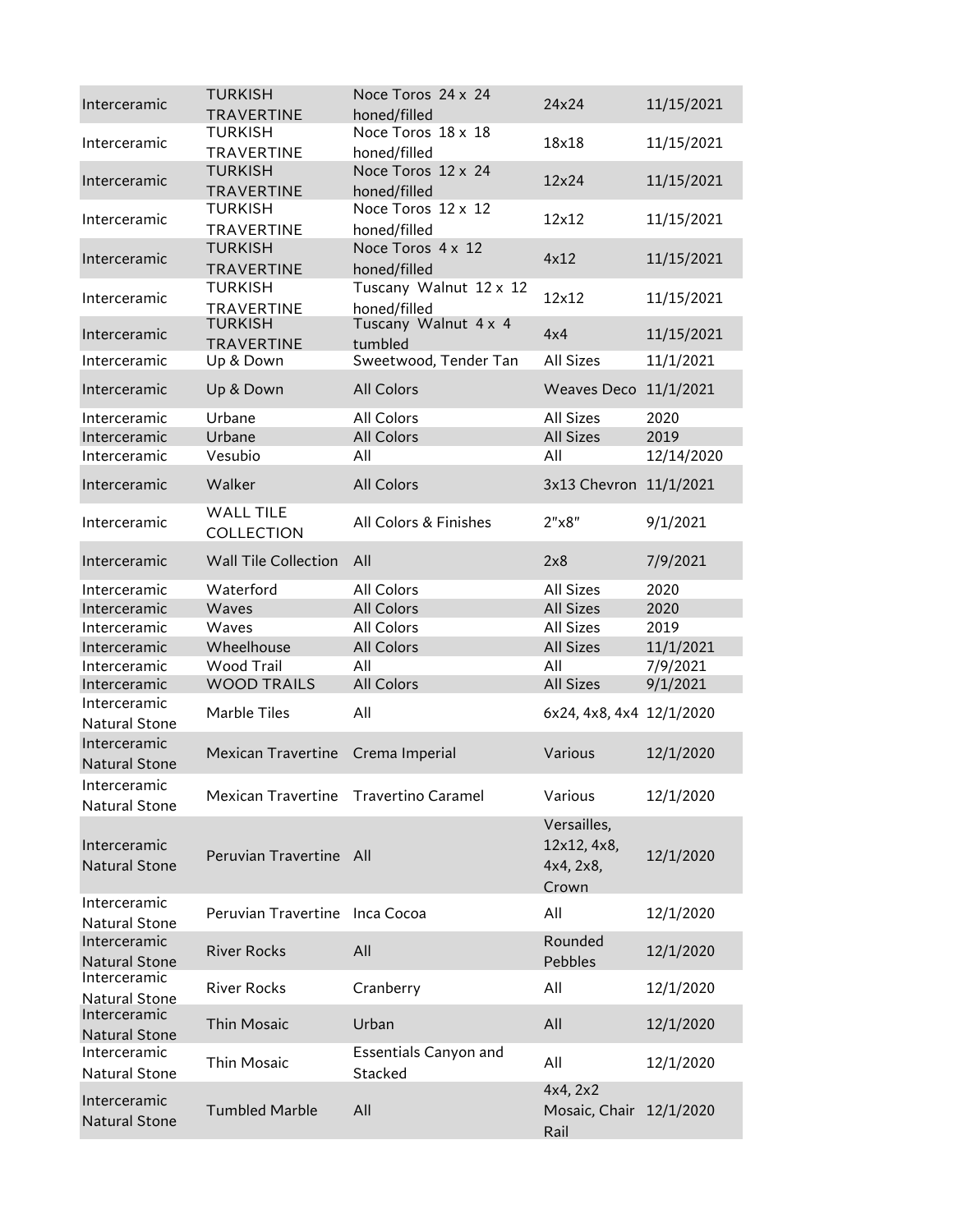| Interceramic<br><b>Natural Stone</b> | <b>Tumbled Marble</b>                                     | <b>Emperador Marron</b>                   | All                      | 12/1/2020  |
|--------------------------------------|-----------------------------------------------------------|-------------------------------------------|--------------------------|------------|
| Interceramic<br><b>Natural Stone</b> | <b>Turkish Travertine</b>                                 | All                                       | 4x4 Tumbled              | 12/1/2020  |
| Interceramic<br>Natural Stone        | <b>Turkish Travertine</b>                                 | Desert Travonya                           | Versailles H/F 12/1/2020 |            |
| Interceramic<br><b>Natural Stone</b> | <b>Turkish Travertine</b>                                 | La Travonya                               | Versailles H/F 12/1/2020 |            |
| Interceramic<br><b>Natural Stone</b> | <b>Turkish Travertine</b>                                 | Silver                                    | Versailles H/F 12/1/2020 |            |
| Landmark                             | All                                                       | All                                       | All                      | 5/16/2022  |
| Lint                                 | All                                                       | All                                       | 3x6, 6x6                 | 2020       |
| Lint                                 | Pietra Roma                                               | Beige                                     | All                      | 12/14/2020 |
| Lint                                 | Pietra Roma- Beige                                        | All Colors                                | <b>All Sizes</b>         | 2020       |
| Lint                                 | Scavo                                                     | Noce                                      | All                      | 12/14/2020 |
| Lint                                 | Scavo-Noce                                                | All Colors                                | <b>All Sizes</b>         | 2020       |
| Lint                                 | Slate                                                     | <b>All Colors</b>                         | <b>All Sizes</b>         | 2020       |
| Lint                                 | Slate                                                     | All                                       | All                      | 12/14/2020 |
| Lint                                 | <b>States</b>                                             | Gray                                      | All                      | 12/14/2020 |
| Lint                                 | States-Gray                                               | All Colors                                | <b>All Sizes</b>         | 2020       |
| Lint                                 | Westmont                                                  | All                                       | All                      | 12/14/2020 |
| Lint                                 | Westmont                                                  | All Colors                                | <b>All Sizes</b>         | 2020       |
| Maniscalco                           | Barossa Valley Glass All Colors                           |                                           | <b>All Sizes</b>         | 2019       |
| Maniscalco                           | Olgas Stone                                               | All Colors                                | <b>All Sizes</b>         | 2020       |
| Maniscalco                           | Pilbara Concave<br>Mosaics                                | <b>All Colors</b>                         | <b>All Sizes</b>         | 2019       |
| Maniscalco                           | Pilbara Habitat-<br>Canvas                                | All Colors                                | All Sizes                | 2020       |
| Maniscalco                           | Sydney Harbor<br><b>Metals</b>                            | <b>All Colors</b>                         | <b>All Sizes</b>         | 2019       |
| Maniscalco                           | <b>Tundra Melted Glass</b><br>Smoky Mountain<br>Arabesque | All Colors                                | All Sizes                | 2020       |
| Monocibec                            | Echo                                                      | All Colors                                | <b>All Sizes</b>         | 2019       |
| Monocibec                            | Pantheon                                                  | All Colors                                | <b>All Sizes</b>         | 2019       |
| Panaria                              | D Mansion                                                 | All Colors                                | <b>All Sizes</b>         | 2020       |
| Panaria                              | Headline                                                  | All Colors                                | All Sizes                | 2020       |
| Panaria                              | Suite                                                     | All Colors                                | <b>All Sizes</b>         | 2020       |
| Panaria                              | <b>TRUE</b>                                               | All Colors                                | <b>All Sizes</b>         | 2020       |
| Realstone                            |                                                           | Alesio: Frost Bullnose Trim               |                          | 1/4/2021   |
| Realstone                            |                                                           | Alesio: Frost Diamond on<br>Mesh          |                          | 1/4/2021   |
| Realstone                            |                                                           | Alesio: Frost Herringbone<br>on Mesh 3"x1 |                          | 1/4/2021   |
| Realstone                            |                                                           | Alesio: Frost Hexagon on<br>Mesh 2"x2"    |                          | 1/4/2021   |
| Realstone                            |                                                           | Alesio: Frost Honed Corner                |                          | 1/4/2021   |